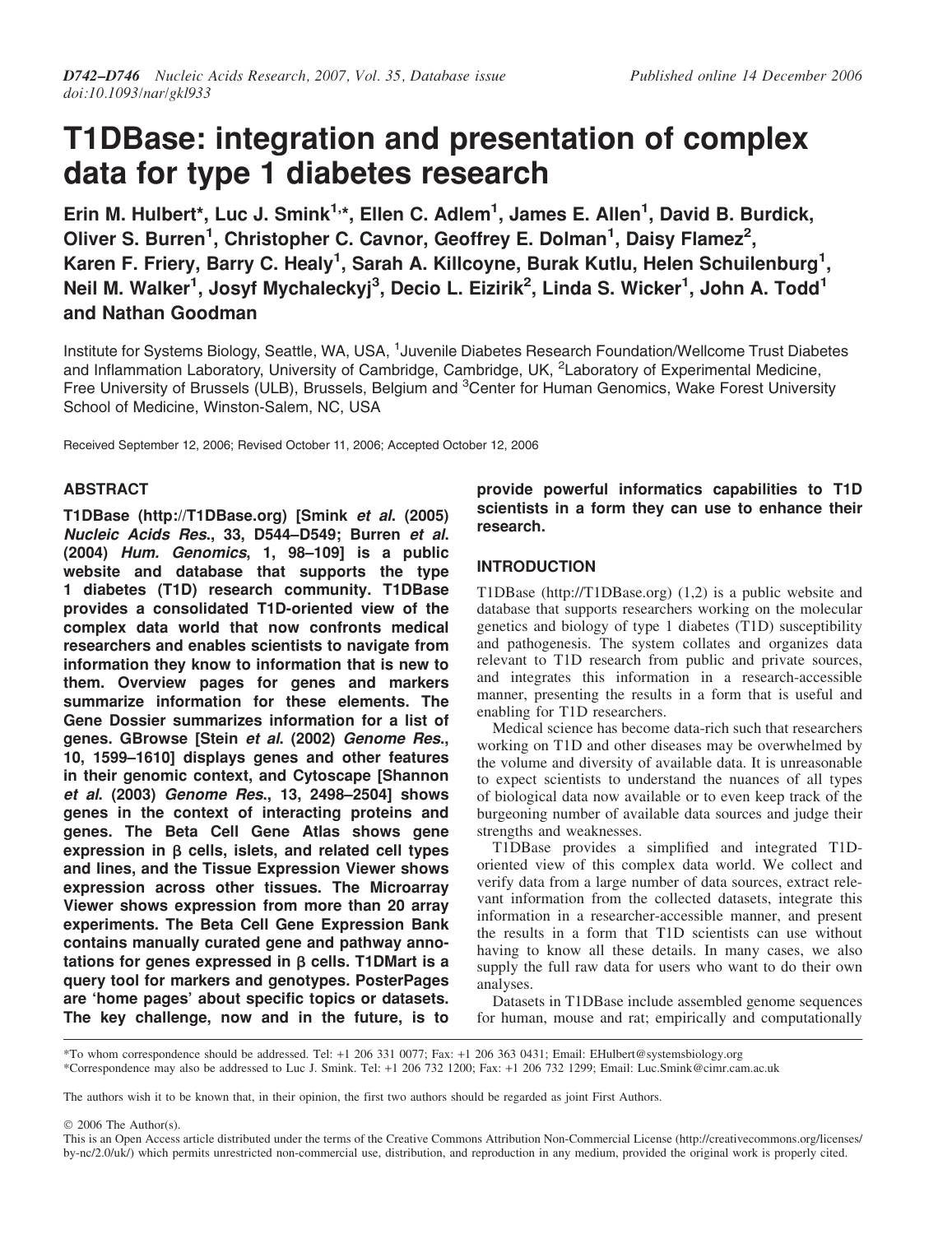derived gene and transcript models from high throughput and biological focused efforts; annotations of gene function; gene orthologies; publications linked to genes; T1D candidate genes; genetically identified T1D susceptibility regions; genetic linkage and association studies pertaining to T1D; SNPs and genotypes; gene expression data from arrays, massively parallel signature sequencing (MPSS), and other technologies; pathways; protein–protein and protein–DNA interactions; and information on NOD mouse congenic strains.

These datasets are integrated so that scientists can easily navigate from information they know—say, a T1D candidate gene to information that is new to them—for example, array data showing how that gene's expression changes during T1D progression. Tools are provided to let the scientist go further, e.g. to find other genes whose expression profile is similar to the original candidate. We are also functionally integrating T1DBase with EPConDB (3), the flagship database of the Beta Cell Biology Consortium. Since research in T1D and other diseases is often carried out in mouse and rat models in addition to human subjects and materials, we integrate data for the human, mouse and rat orthologs of every gene so that scientists can move seamlessly among data from different experiments and sources.

All software is open access and can be downloaded from SourceForge under the GNU General Public License or Perl Artistic License. Most datasets are open access. The exceptions are a few datasets whose redistribution is prohibited by the original data source, and private data uploaded by users or provided by collaborators, for which visibility and redistribution are controlled by the user; an example of the latter would be genotypes from unpublished studies.

The core software underlying T1DBase is a generic framework for disease oriented websites, called GDxBase, which can be used for other diseases. The look and feel of the website are controlled through style sheets and templates, which are easily configurable. GDxBase is currently used in projects for Huntington's Disease (HDBase—ISB) (4), prion disease (PDDB—ISB), type 2 diabetes (T2DBase—Mark McCarthy's group in Oxford), bloodomics [BxBase—Willem Ouwehand at the Wellcome Trust Sanger Institute (WTSI) and University of Cambridge] and diseases of energy metabolism (GEMDBase–Ines Barroso at WTSI). Of these, only HDBase is publicly visible at present.

#### DATA PRESENTATION

A central theme of the system is to provide simple, concise ways to present complex, consolidated data to researchers who are not specific experts in the particular type of data involved, while at the same time providing additional detail to users with greater expertise.

The Gene Overview page summarizes all data in T1DBase for the human, mouse and rat orthologs of any given gene. The results are presented in sections, most of which can be expanded and contracted for a general or more detailed view. It provides an overview of gene function, synonyms, orthologs, whether the gene is a T1D candidate gene or located within a genetically identified T1D susceptibility region, functional annotation from the Beta Cell Gene Expression Bank, gene and protein models, descriptions of pathways containing the gene, gene ontology (GO) terms (5), other diseases for which the gene is a candidate, gene expression from the Beta Cell Gene Atlas and expression in a range of other tissues, T1D-related and other publications related to the gene, and links to external databases. The gene models section graphically displays transcript data from the University of California at Santa Cruz (UCSC) Genome Bioinformatics Site (6), Ensembl (7), Vega (8), and EPConDB (3), alongside manually curated transcripts from the Juvenile Diabetes Research Foundation/Wellcome Trust Diabetes and Inflammation Laboratory (JDRF/WT DIL). A summary of the transcripts from all sources is calculated and visualized as a histogram, the consensus model. There are links to GBrowse (9) for visualizing the gene in its genomic context and Cytoscape (10) for visualizing the gene in the context of interacting proteins and genes.

Sequence-based features from different sources (e.g. transcript models) are mapped to a common genome assembly so they can be accurately integrated. We endeavor to move quickly to new assemblies as they become available. For some data, we also provide mappings to old assemblies.

Gene orthologs are determined by combining data from HomoloGene (11), Mouse Genome Database (12), Rat Genome Database (13), Ensembl (7), Inparanoid (14), OrthoMCL (15) and KEGG (16). We consider each data source in order, and add to the database all consistent orthology information from that source. No attempt is made to weight information based on the number of sources that report the information because many of the sources are not independent.

The Marker Overview page integrates SNP data from different data sources. The main sources currently are dbSNP (11) and HapMap (17). As for the Gene Overview page, the results are presented in sections. There are five different sections: SNP summary, population, genotype information, marker neighborhood and literature. The summary section contains mapping information from different data sources and links to the relevant GBrowse position, chromosome and genome build. The population information details the number of populations for which there is genotype data and provides an expandable table with detailed information about each population, the source of the genotype data, and allele frequencies. The genotypes from HapMap and dbSNP are viewable as a table in the genotype section which contains details about the individual, collection, allele, and the actual genotyped alleles. The marker neighborhood uses GBrowse to show the genomic environment by displaying the marker and other features around it. The literature section is presently limited to publications by JDRF/WT DIL authors about JDRF/WT DIL markers.

All human SNP sequence information is extracted from the latest dbSNP build and mapped to the most recent three human genome assemblies. We also extract information on subjects and the actual genotypes from dbSNP and HapMap. The system also has SNP, subject and genotyping data from a recently published high resolution SNP map of the human MHC and adjacent region in a Swedish population (18) and will distribute results from a larger and broader population being studied by the Type 1 Diabetes Genetics Consortium (T1DGC), the latter in collaboration with the T1DGC Coordinating Center at Wake Forest University School of Medicine. Please note that access to the T1DGC dataset is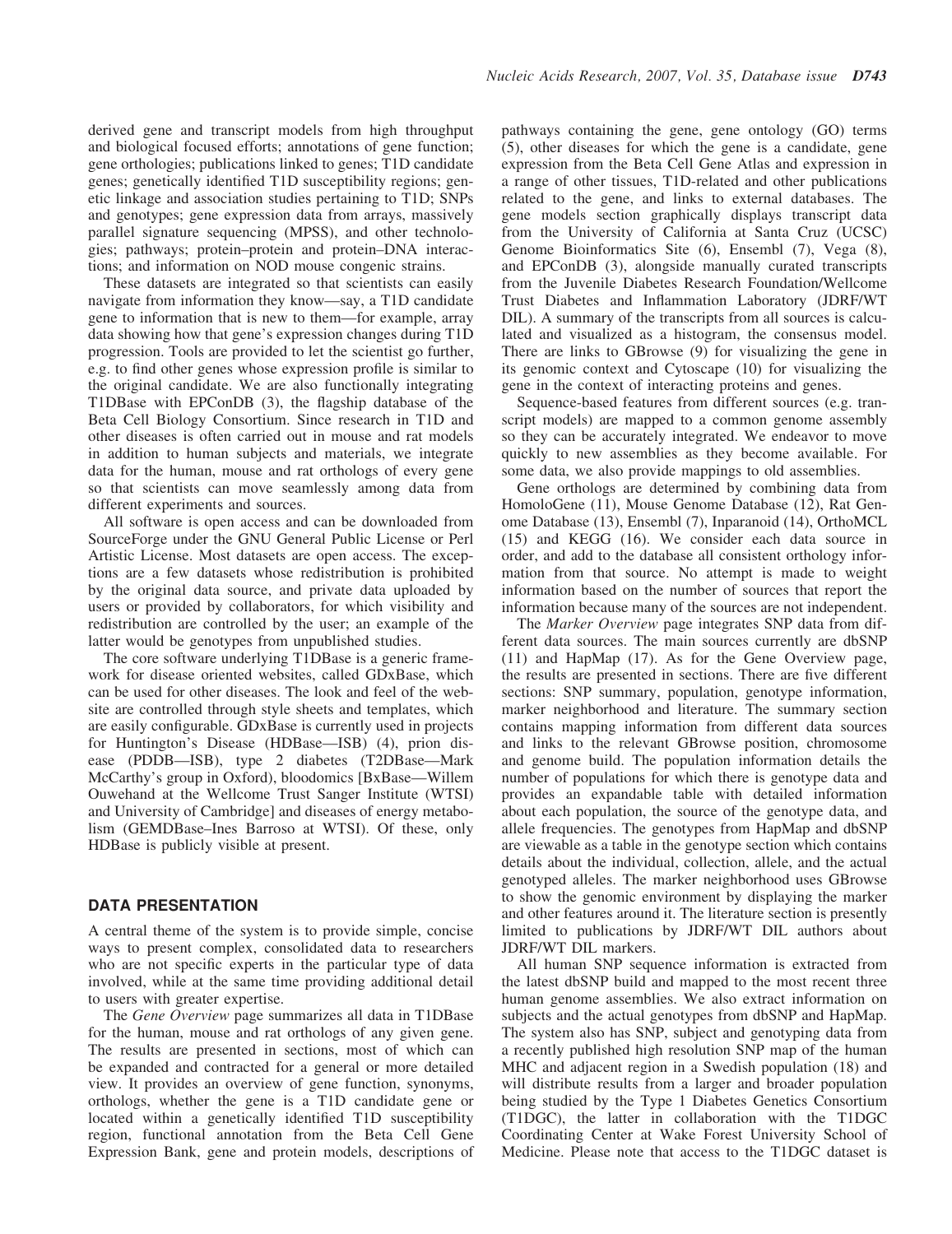governed by consortium policy and international privacy regulations and some of these results will not be visible to the general public.

Genotype datasets are stored in Genetics Laboratory Interactive Data and Experimental Repository (GLIDER) databases, a data exchange and database structure for genotype data. Each GLIDER holds the genotype data for individual experiments and/or populations, but the associated marker and subject data for all GLIDERs is stored in one centralized database. This lets authorized users view integrated information for each marker from different data sources, and also determine if a particular subject has been genotyped by different groups. The results from these databases are made available to the user through the Marker Overview page and can be queried using T1DMart described below.

The Gene Dossier provides a concise way of seeing data from many datasets and tools for a list of genes. The Gene Dossier presents a tabular view: each row is a gene, and each column summarizes data from one dataset or tool for that gene. There is also a summary column that reports an overall score for T1D-relevance. In essence the Dossier is, a very condensed form of the Gene Overview page that gives scientists a rapid overview of a list of genes. Users can customize the columns that are displayed and the weights used to generate the summary score. The table can be sorted by any column.

GBrowse is an open-source genome browser developed as part of the Generic Model Organism Database (GMOD) project (9). It allows zooming and scrolling of sequence features in a region of the genome. T1DBase has preloaded UCSC and Ensembl tracks, JDRF/WT DIL transcript annotations, EPConDB transcripts, SNPs from dbSNP, HapMap and JDRF/WT DIL, and data from a major T1D linkage study (the so-called *quad scan*) by the T1DGC  $(19)$ . We have also created consensus gene models by combining transcript sources. User features can be uploaded alongside known genes for comparison, which allows for sharing of data. A link for more information about each feature can be found by clicking on the image for that feature. A new plugin has been added to GBrowse which allows users to overlay their own  $D'$  and  $R^2$  data. Linkage disequilibrium input is in the form of a Haploview LD file (20). The plugin itself is a modified version of code developed by Lalitha Krishnan and Lincoln D. Stein, as part of the International HapMap Consortium (21). A further plugin allows for the graphing of ad hoc datasets and is particularly relevant to disease risk estimates such as odds ratio.

We have also added the different haplotypes that have been sequenced and annotated for the MHC region (22). The sequences are available for the reference cell lines PGF, COX and QBL. We have calculated some of the deletion/ insertion polymorphisms (DIPs) and SNPs for each of the haplotypes compared to the others based on data extracted from the WTSI website. These datasets can be viewed as separate data tracks in GBrowse. In addition, the genes in the MHC have haplotypic information which can be viewed through the Gene Overview page in tabular format.

The Beta Cell Gene Atlas shows basal expression of genes in human and rodent  $\beta$  cells, islets, and related cell types and cell lines. Data from approximately twenty microarray experiments and several MPSS runs were combined to create lists of genes that are enriched in or specific to these cell types. Genes are described as either not expressed or expressed at a high, moderate or low level.

The Tissue Expression Viewer shows gene expression for a list of genes across a range of tissues. This viewer combines data from SymAtlas (23), SAGE, and expressed sequence tags using our implementation of a method proposed in (24) and TissueInfo's tissue hierarchy (25).

The Microarray Viewer shows differential gene expression across experimental conditions from over twenty array experiments. Results are viewed as a heatmap which can be clustered by gene, experimental condition or both (see Figure 1). To provide a valid comparison of gene expression across disparate experiments, we do rank-order normalization of the data and present differential expression as the change in rank. Differential expression can be displayed relative to the experimental control or to basal expression reported in the Gene Atlas. Raw datasets and our subsequent analysis are available for download.

The Beta Cell Gene Expression Bank contains manually curated gene and pathway annotations by Decio L. Eizirik, Daisy Flamez, and colleagues for genes expressed in  $\beta$ cells. Gene annotations include information on the gene's function, its localization, disease association (with special focus on T1D and other autoimmune diseases), other interacting proteins, and the phenotype after gene disruption in knockout/transgenic models. Key original references and reviews are provided.

T1DMart is a BioMart-style query tool (26) for marker and genotyping data. The user is able to query marker, genotypic, or genomic data as the starting data sources. The data can then be filtered in different ways, including by position, relationship to other genomic features, or subject-based information such as sex and whether the subject is a founder. It is possible to query multiple data sources at the same time including dbSNP, HapMap, and published JDRF/WT DIL markers. Once the results have been filtered, the user can select the columns of information to be output from the matching data. The results can be saved in a list for use in other T1DBase tools or output as plain text, either to a file or to the screen.

Cytoscape is an open source program for visualizing and analyzing biological networks (10). Cytoscape can be launched from the Gene Overview page to display a gene in the context of proteins and genes that interact with it or run on a list of genes. In either case, the user has the option of choosing the data sources for the interactions shown in the network. Current data sources include human protein reference database (HPRD) (27), biomolecular interaction network database (BIND) (28), Reactome (29), Molecular INTeraction database (MINT) (30) and predicted interactions from (31).

PosterPages are 'home pages' about specific topics or datasets. These pages provide a convenient way to add curated scientific content, data provided by collaborators, or new topics. PosterPages can host supplementary material for publications, serve as a data distribution point for particular experiments, or be used to share data among a group of collaborators. Each page is linked to and from other pages on the site to integrate the data or topic with other content. At present, PosterPages are manually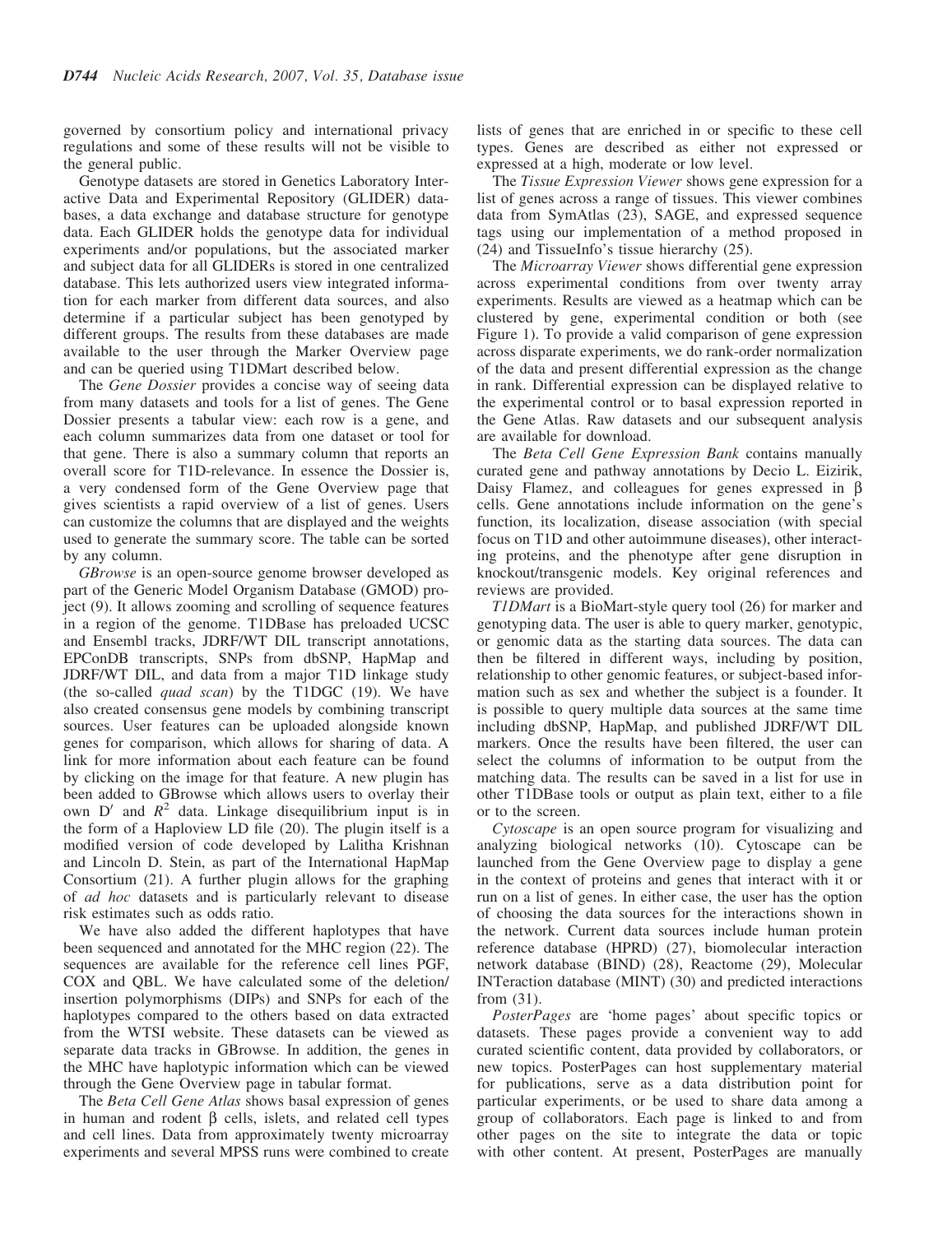

Figure 1. Microarray Viewer showing differential expression of a list of genes across several experiments. The figure shows the default heatmap and profile chart displays of the data. Actual data values can be seen by clicking on the Data view tab. The data can be filtered, clustered, or downloaded by clicking on tabs near the bottom of the figure.

created by T1DBase staff in collaboration with contributing scientists.

Many T1DBase tools are designed to work with lists of genes or markers. Lists are organized in a familiar 'explorertree' of folders and sub-folders. Users can create their own lists or use lists that we or other users provide. Lists that we provide include T1D-relevant lists from publications (such as lists of differentially expressed genes from microarray experiments), T1D candidate genes, and genes from genetically identified susceptibility regions (such as genes located within the MHC). The My T1DBase section of the site is a central point for creating and manipulating lists, although lists can also be created from the output of various tools.

Site-wide search is available from most pages. Genes, markers, Beta Cell Gene Expression Bank annotations, or T1D candidate regions can be searched using identifiers from public databases, symbols or text. Each search can be run against the entire database or limited by keyword type such as UniGene ID, or dataset such as the Beta Cell Gene Expression Bank. The software uses a combination of keyword recognition and text searching. Search results can be saved in lists and used as input to many other tools on the site.

## **DISCUSSION**

T1DBase is a unique resource for T1D researchers. By integrating and organizing multiple disparate datasets, T1DBase makes it possible for scientists to query and explore across the data and find new relationships among the factors that contribute to the complex pathogenesis of T1D. Using data and tools currently in T1DBase, a scientist can start from a gene or pathway of interest, then find all interacting partners, see which of these are expressed in  $\beta$  cells, that show changed expression as T1D progresses, and that are T1D candidate genes. It is a small step to allow gene set enrichment analysis (GSEA) (32) to highlight biological functions shared by the large set of genes that would be identified through this procedure. We are in the process of importing transcription factor binding site information and tools which will enable identification of putative binding sites and transcription factors shared among genes found through this or other procedures which will make it possible to hypothesize further connections among interesting genes. This approach makes sense for other diseases, and we believe that great synergy would result from combining data for multiple diseases.

The opportunities to find novel relationships will grow as more data and tools become available. Of course, this will bring false discovery issues to the fore and will necessitate methods for filtering, classifying, or ranking claimed relationships to reduce the number of false leads. But the key challenge will remain as it is now: providing powerful informatics capabilities to T1D scientists in a form they can use to enhance their research.